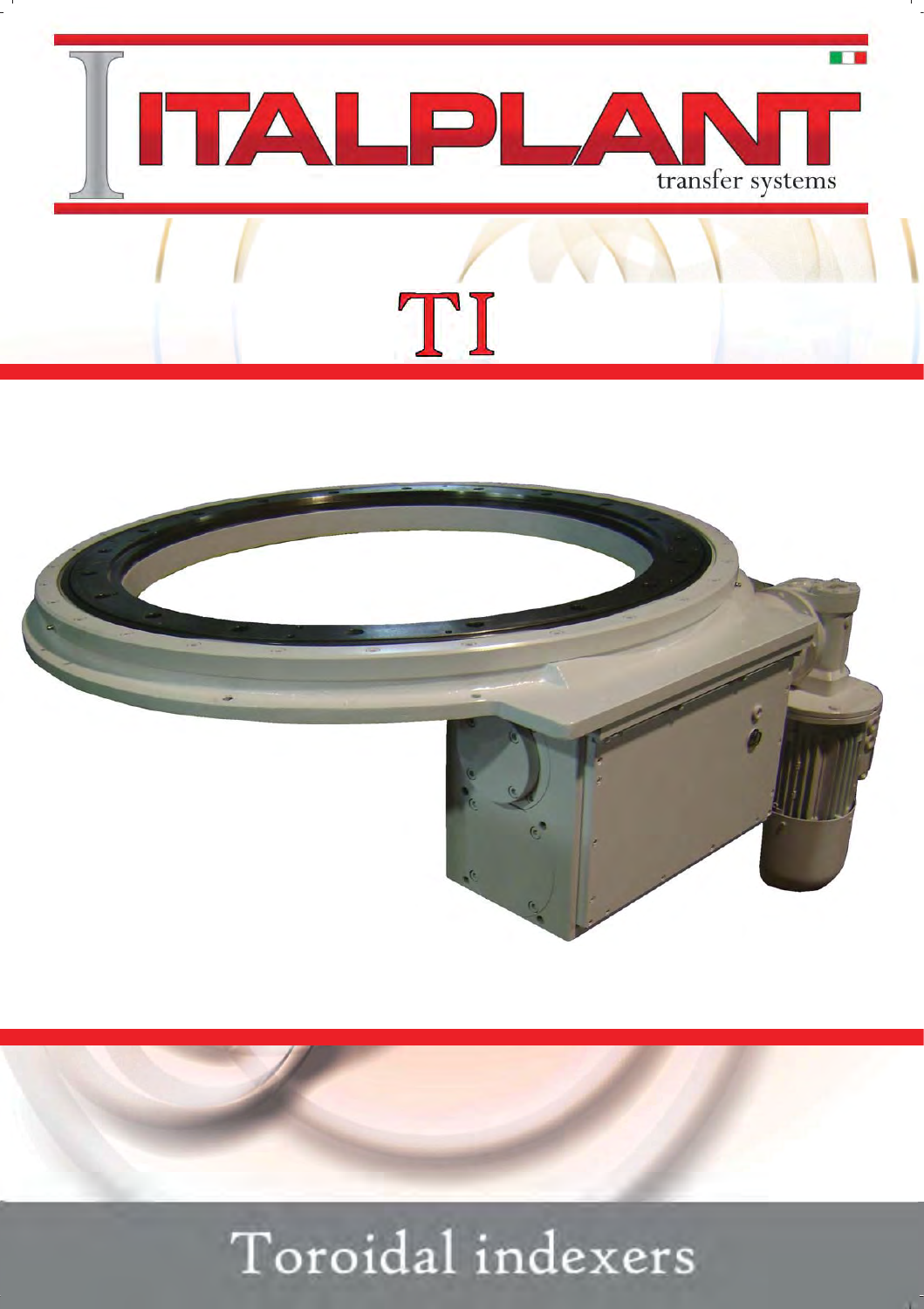ITALPLANT TOROIDAL INDEXERS SERIES TI

# TI

#### **CATALOGUE SEPTEMBER 2009**





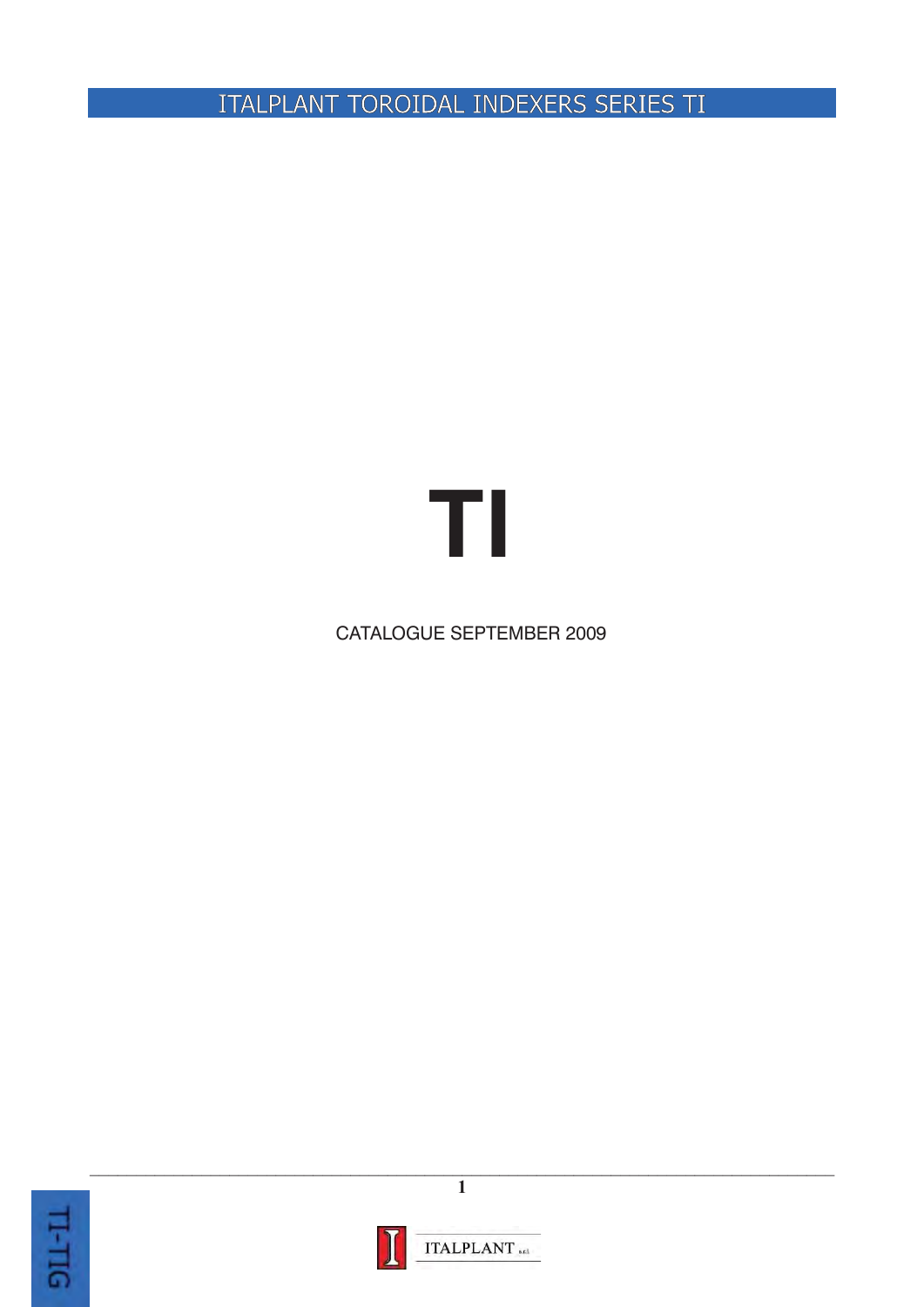#### **SPARE PARTS**

To meet every need to get spare parts, please contact our commercial office.

In case of order, please always specify:

- 1. registration number (on the label)
- 2. serial number (6-7 digits)
- 3. model (on the label)
- 4. number and date of the order

### ORDERING PROCEDURE

The following ordering procedure is intended only as a general guideline for the minimum information required when ordering a conveyor, as soon as the design phase becomes to an end. Options and adjustments can be ordered up to the beginning of manufacturing by us.

- Dial plate diameter (if existing upon our indexer dial plate)
- Payload weight
- Pitch radius of payloads
- Working forces
- Friction or external resistance torques
- $\bullet$  Index time
- Dwell time
- $\bullet$  Cyc/min



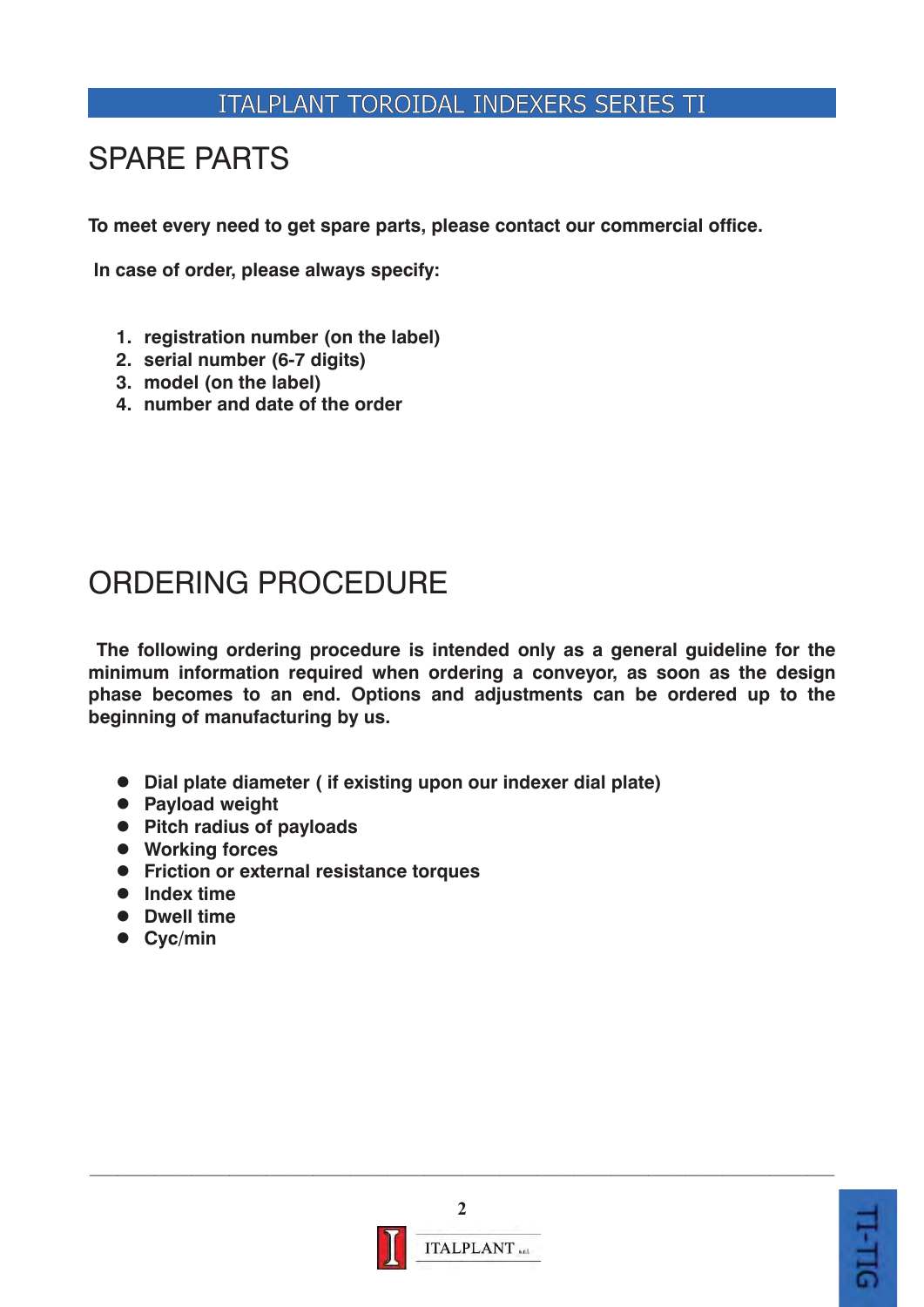**ITALPLANT TOROIDAL INDEXERS SERIES TI** 

## TI **STANDARD MODELS**





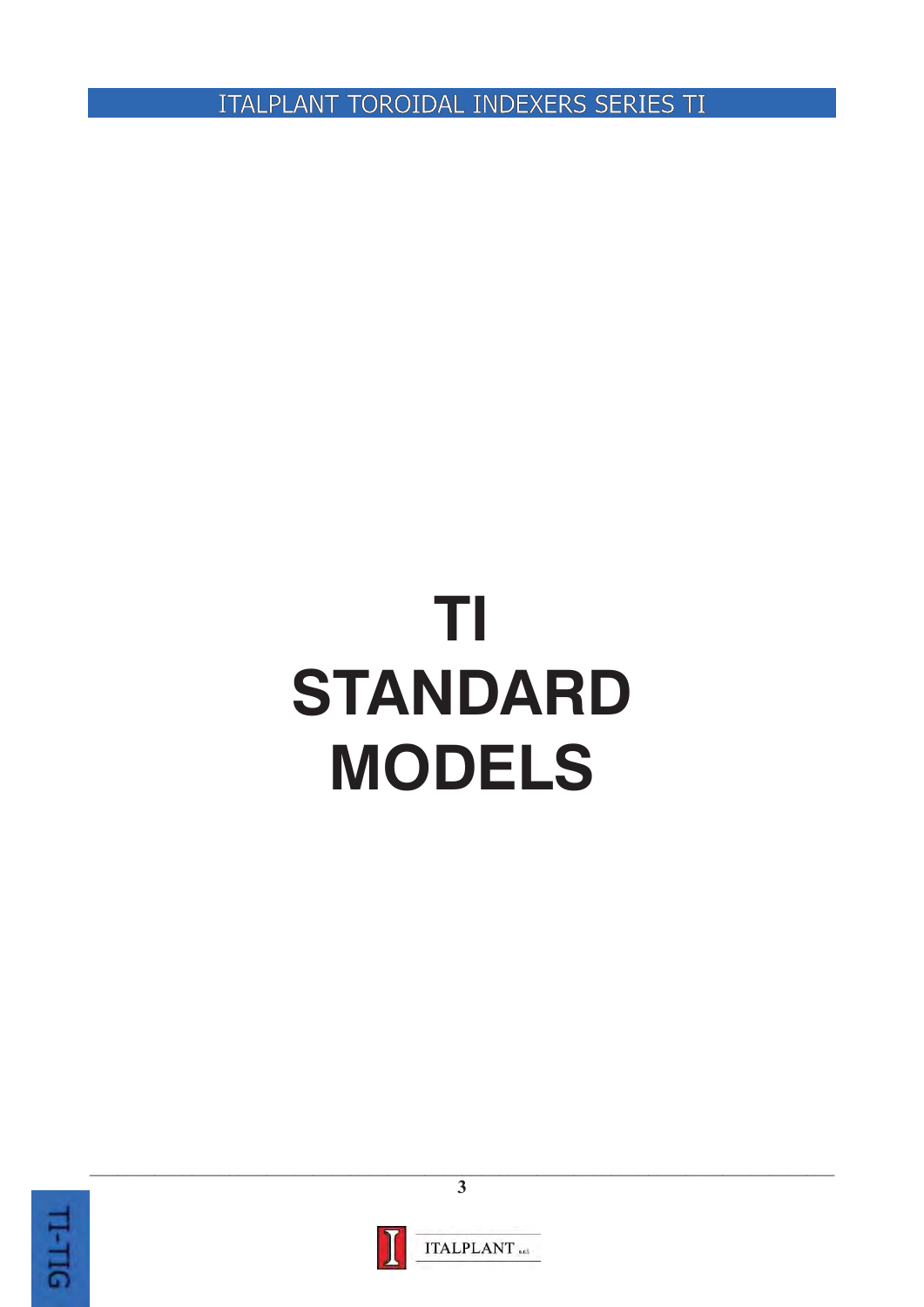



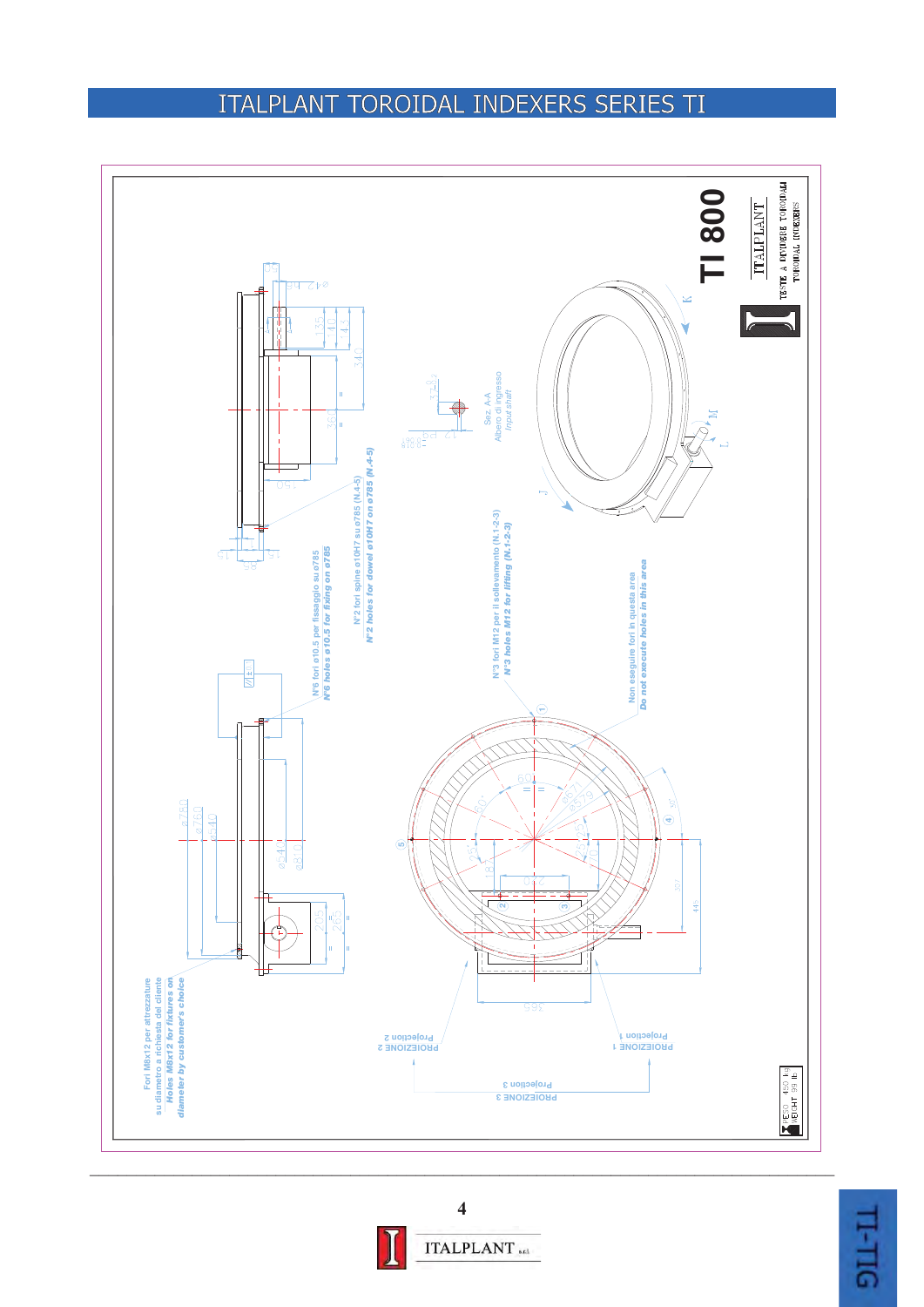#### **ITALPLANT TOROIDAL INDEXERS SERIES TI**





**ITALPLANT** s.r.t.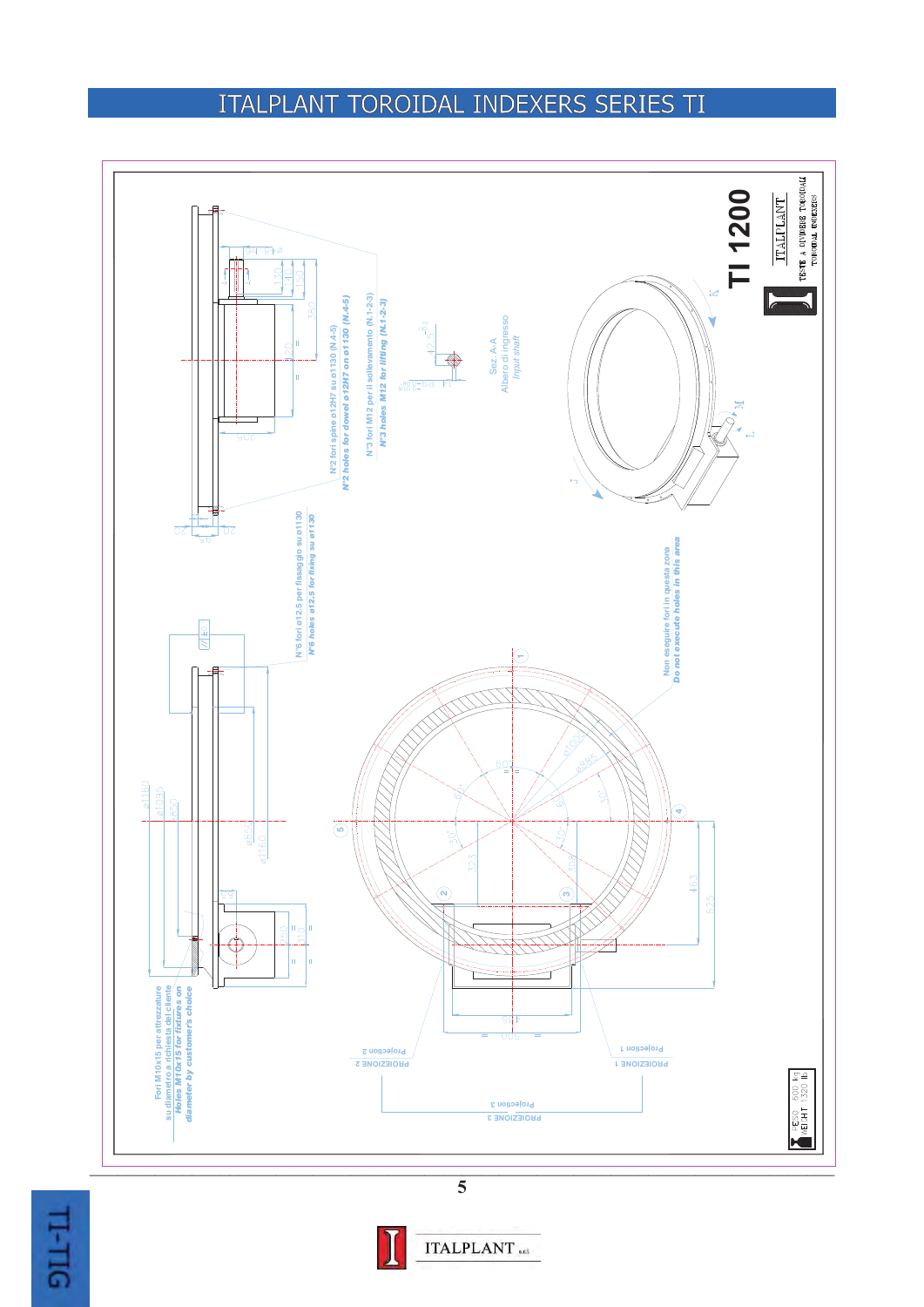



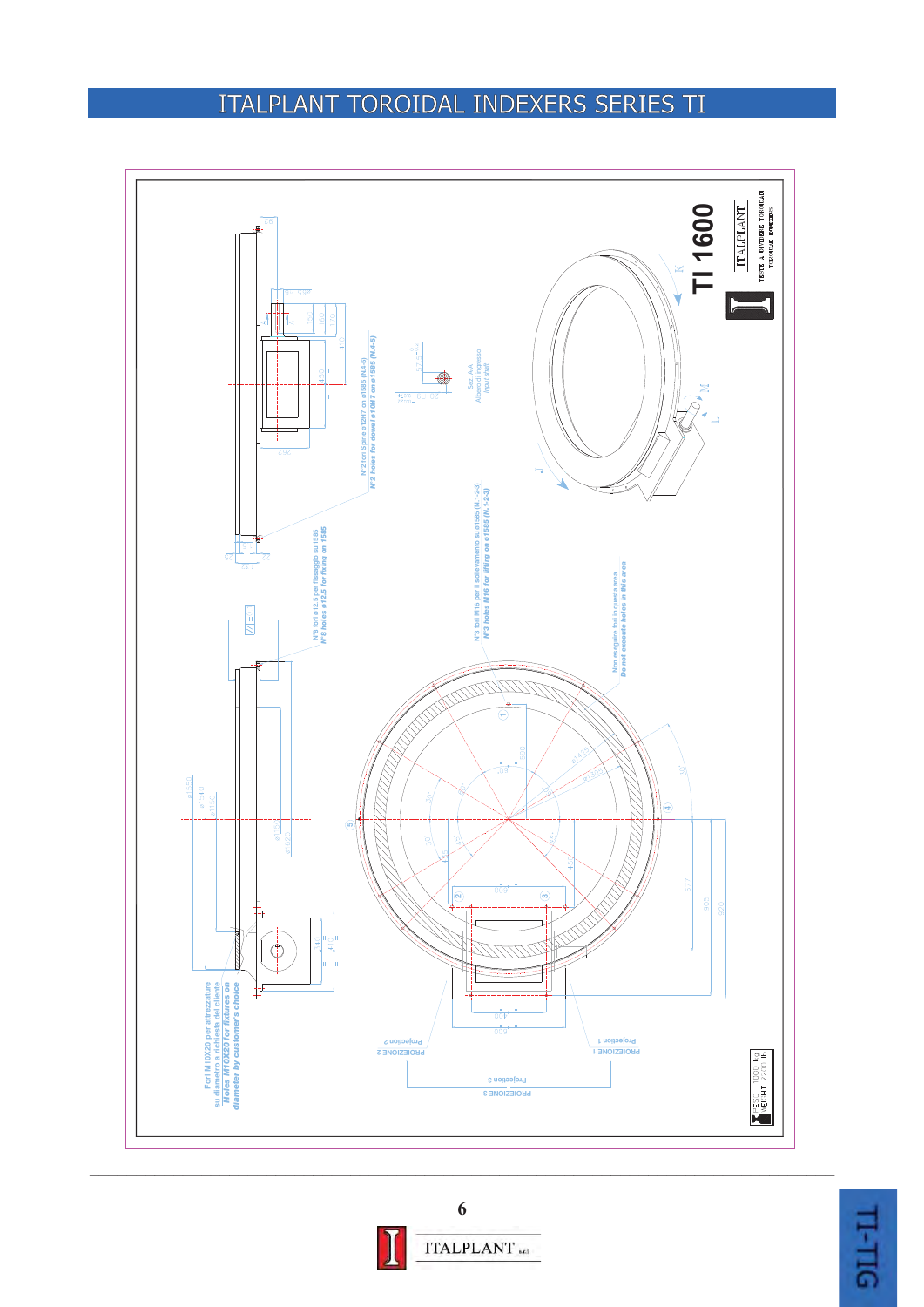